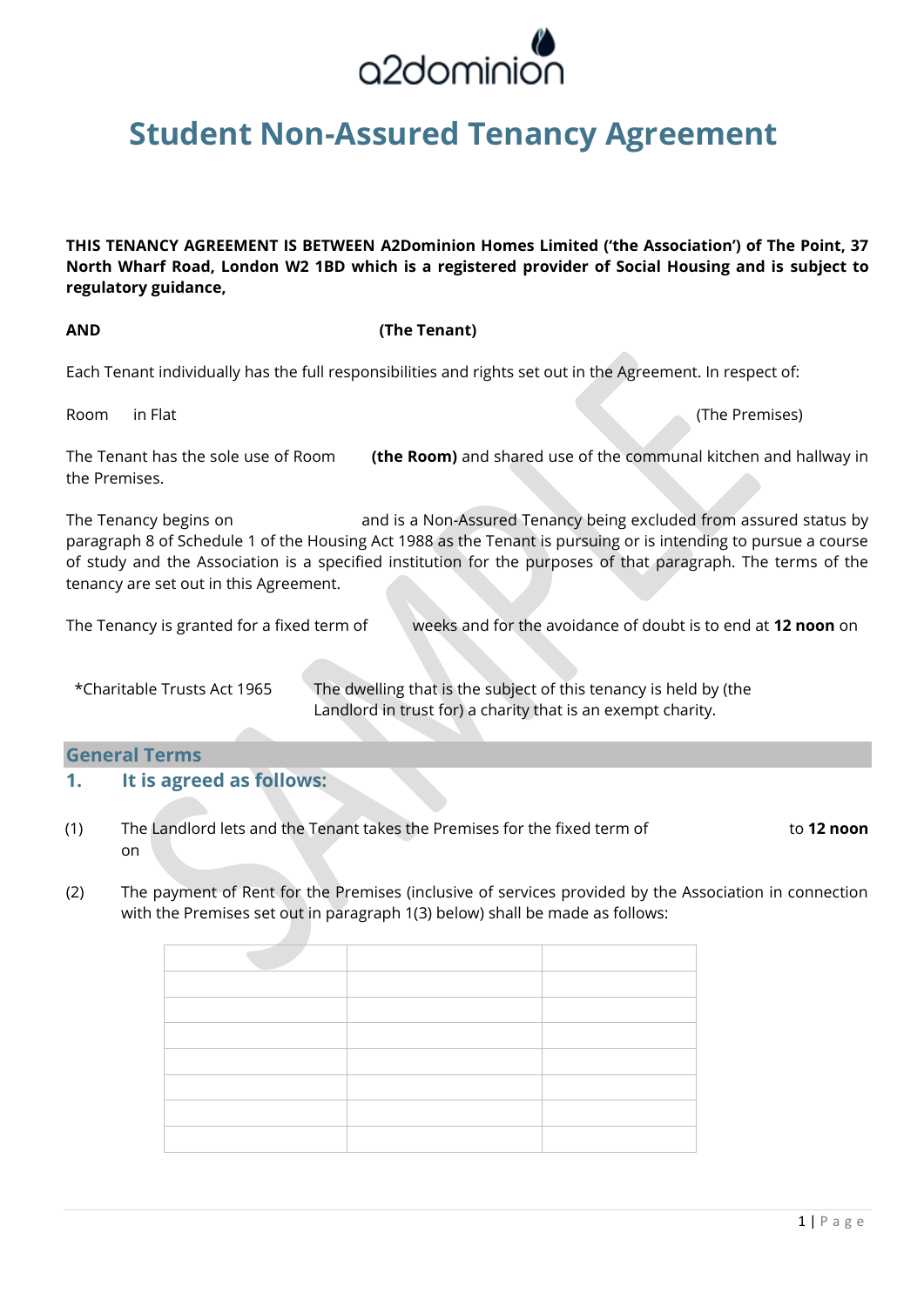

(3) The Association shall provide the following services in connection with the Premises referred to above:

**• Heating • Lighting • Water • Hot Water • Sewerage • Weekly Communal Cleaning • Electricity • Access to the University's Student Internet service • Insurance**

- (4) The Association will not increase or decrease the Rent during the fixed term of the Tenancy.
- (5) This Agreement may only be altered by the agreement in writing of both the Tenant and the Association.
- (6) Notice is hereby given in accordance with Section 48 of the Landlord and Tenant Act 1987 that the address of the Association for the receipt of legal notices, and any other communication arising from this Agreement, is Accommodation Office, Sinnet Court, Southfield Road, OXFORD, OX4 1FY.
- (7) Any written notice, legal notice or any other communication to be served by the Association on the Tenant shall be properly served if:

a) it is handed to the Tenant or b) it is delivered by hand to the Premises or c) it is sent by post to the Premises. Any written notice sent by post shall be sent by first class post and shall be deemed to be delivered two (2) working days after posting or d) it is sent to the Tenant electronically where the Tenant has given the Association an email address, or other digital address with which the Association can communicate with the Tenant electronically

(8) The Association will be permitted to request payment for the reasonable costs incurred for any collective damage, loss or breakage of the Association's fixtures, fittings or furniture in any area shared by Tenants within the Flat.

# **The Association's Obligations 2. Association agrees:**

- (1) To give the Tenant possession of the Premises at the commencement of the Tenancy.
- (2) Not to interrupt or interfere with the Tenant's right peacefully to occupy the Premises except where:

(i) access is required to inspect the condition of the Premises or to carry out repairs or other works to the Premises or adjoining property; or

- (ii) where there has been a breach of the tenancy agreement
- (iii) the tenancy has ended.
- (3) To be liable for any repairs which are the responsibility of a landlord by virtue of Section 11 Landlord & Tenant Act 1985 which includes keeping in repair the structure and exterior of the Premises.
- (4) To keep in repair and proper working order any installations provided by the Association for space heating, water heating and sanitation and for supply of water and electricity.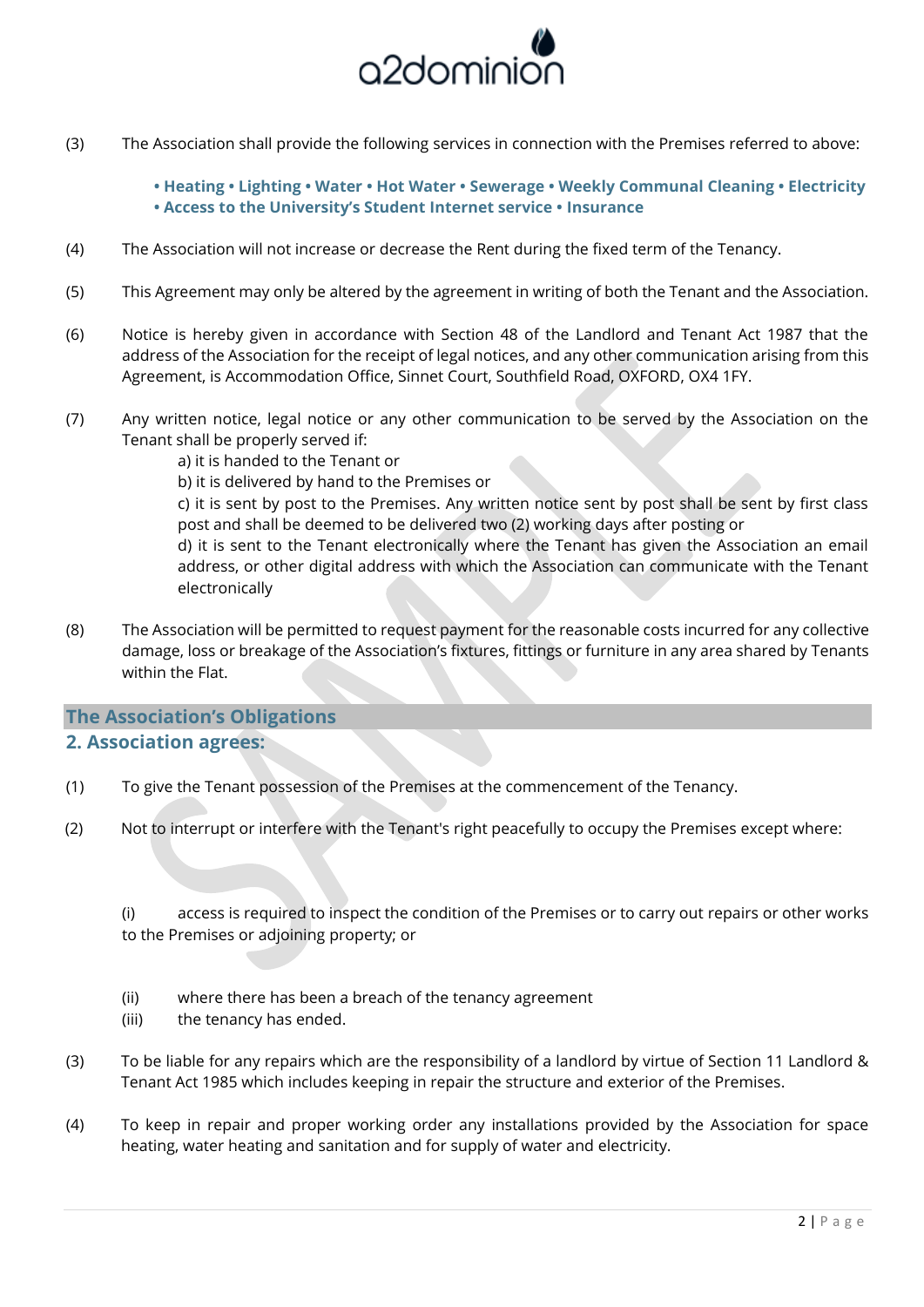

(5) To insure (or arrange for any superior landlord to insure) the structure of the Premises and keep the Premises together with the Landlord's contents insured against loss or damage by fire or such other risks as the Landlord determines in the usual terms of an insurance policy.

#### **The Tenant's Obligations**

#### **3. The Tenant agrees:**

- (1) To take possession of the Room at the commencement of the Tenancy and not to part with possession, assign, underlet or share possession of the Room with any other person and not to allow any other person to reside in or share possession of the Premises except for those persons who have been granted tenancies by the Association of other rooms in the Premises.
- (2) To pay the Rent, and other permitted payments as set out in this Agreement in advance.
- (3) In the event that the Premises cease to be exempt from Council Tax, to pay the Council Tax for the Premises. In the event that Council Tax is imposed in respect of any property of which the Premises form part, to pay the proper proportion of such Council Tax attributable to the Premises.
- (4) Use of the Room and Premises
	- (i) To use the Room and Premises for residential purposes as your only or principal home. If you do not use the Premises in this way the Association can forfeit (bring to an end) the tenancy.
	- (ii) That neither you nor your visitors will carry out any trade or business at or from the Premises without first obtaining the Association's written consent
	- (iii) That neither you nor your visitors will use the Premises or any communal areas for any illegal, immoral or disorderly purpose
	- (iv) That neither you nor your visitors will use any communal facilities fixtures and fittings without due regard for the safety and convenience of other residents
	- (v) Not to interfere with security and safety equipment in communal areas and entrances.
	- (vi) Not to keep or leave rubbish, belongings or unwanted household furniture on or in any of the communal areas (such as stairs, lifts, landings, entrance halls, communal gardens or parking areas) or other land belonging to the Association
	- (vii) Not to use the Premises to advertise, sell, hire or exhibit goods
	- (viii) Not to interfere with any fire-fighting equipment, lift, or door entry or alarm systems or electricity supply.
- (5) Drugs and Offences
	- (i) That neither you nor your visitors will use, sell or supply illegal drugs in the Room or Premises or in the locality of the Premises
	- (ii) That neither you nor your visitors will commit a criminal offence in the Room or Premises or in the locality of the Premises
- (6) Nuisance or Annoyance Generally
	- (i) That neither you nor your visitors will cause a nuisance or annoyance to other persons in the locality of the Premises or to any tenant, agent, employee or contractor of the Association or any company associated to the A2Dominion Group (of which the Association is a subsidiary). Examples of what might constitute a nuisance or annoyance include:
		- Verbal or physical abuse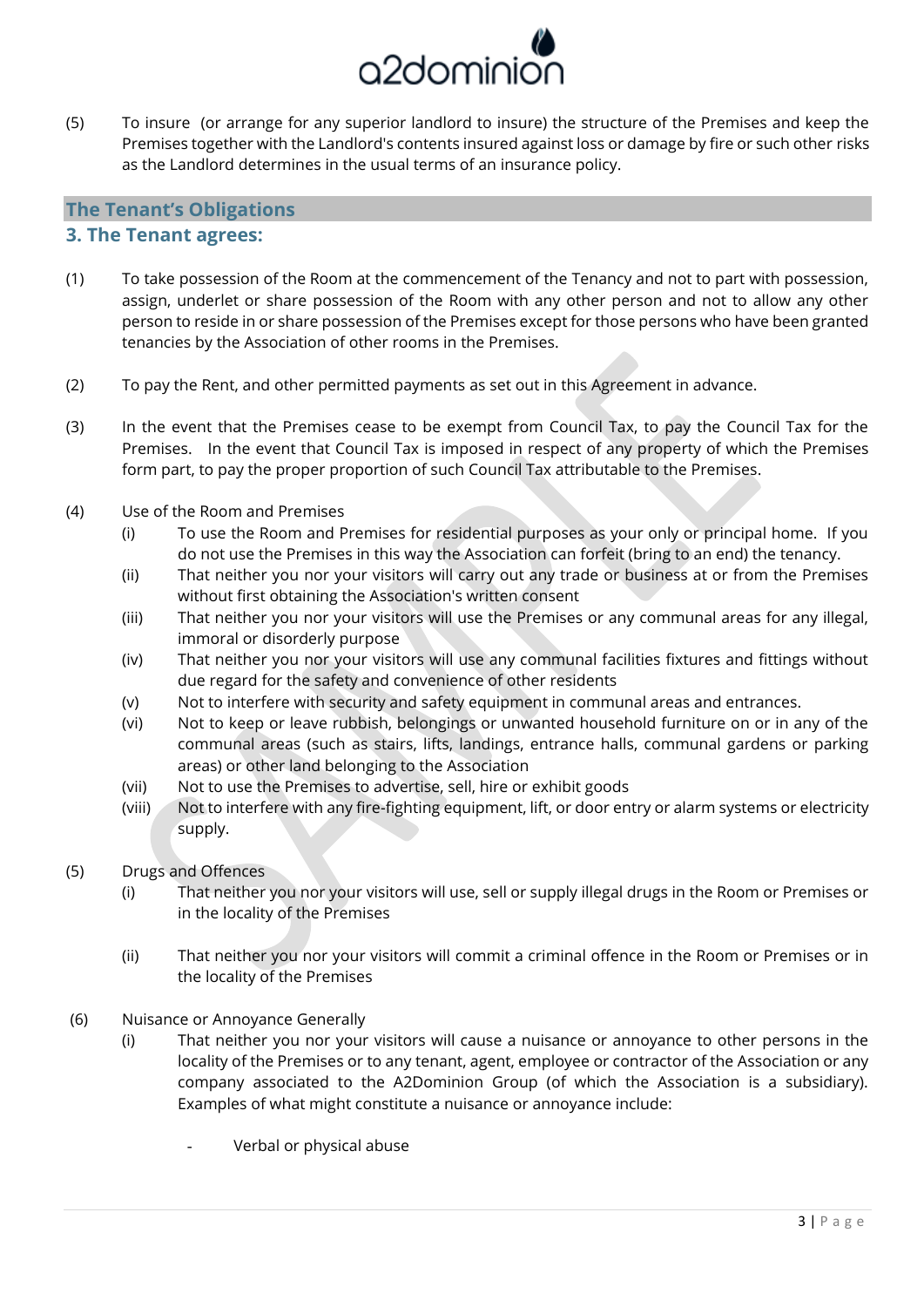

- Unreasonable noise such as playing loud music, shouting or screaming, revving car or motorcycle engines, banging on party walls floors or ceilings, throwing furniture or other items about causing noise
- Intimidation or threatening behaviour
- Criminal damage to Association or neighbours property including graffiti
- Taking part in criminal activity including drug dealing
- Carrying out car repairs in communal areas or on other Association land
- Leaving unroadworthy or untaxed vehicles including SORN vehicles on communal land
- Dumping or hoarding rubbish either on communal land (including bin areas) or in your own garden including items of household furniture or appliances or car parts.
- Keeping your garden in an untidy state so that it is an eyesore or attracts vermin
- (ii) To be responsible for the behaviour of every person (including children) visiting the Premises. You are responsible for them in the Premises, on surrounding land, in communal areas (stairs, lifts, landings, entrance halls, communal gardens, parking areas, for example) and in the wider locality around the Premises

#### (7) Harassment

That neither you or your visitors to the Room or Premises, will commit or threaten any form of harassment (including on the grounds of race, colour, religion, disability, age, sex, or sexual orientation) which may interfere with the peace and comfort of, or cause offence to, other people in the locality of the Premises or to any tenant, agent, employee or contractor of the Association or any company associated with the A2Dominion Group.

#### (8) Assaults & Abuse towards us and our Staff

- (i) That neither you nor your visitors will hinder, obstruct, harass, intimidate, threaten, abuse, stalk or assault any employee, agent or contractor of the Association or any associated company of the A2Dominion Group. This includes but is not limited to being abusive, harassing or bulling via social media or making vexatious complaints.
- (ii) The neither you or your visitors will make any public defamatory or deliberately misleading comments about the Association or any associated company of the A2Dominion Group, including via social media.

#### (9) Noise

That neither you nor your visitors will make any noise which can be heard outside the Room or Premises and which may cause a nuisance to other people in the locality. In particular any form of noise should be kept to a minimum between the hours of 11pm and 7am and at a reasonable level at all other times

#### (10) Health & Safety

Not to act in a manner which causes a health or safety risk to others in and around the Premises. These examples of behaviour include the following but are not limited to these:-

- Leaving food and other debris lying around in communal areas
- Leaving items in communal hallway that block fire exit
- (11) Not to keep any animals in the Room or on the Premises.
- (12) To keep the interior of the Room and Premises in good and clean condition.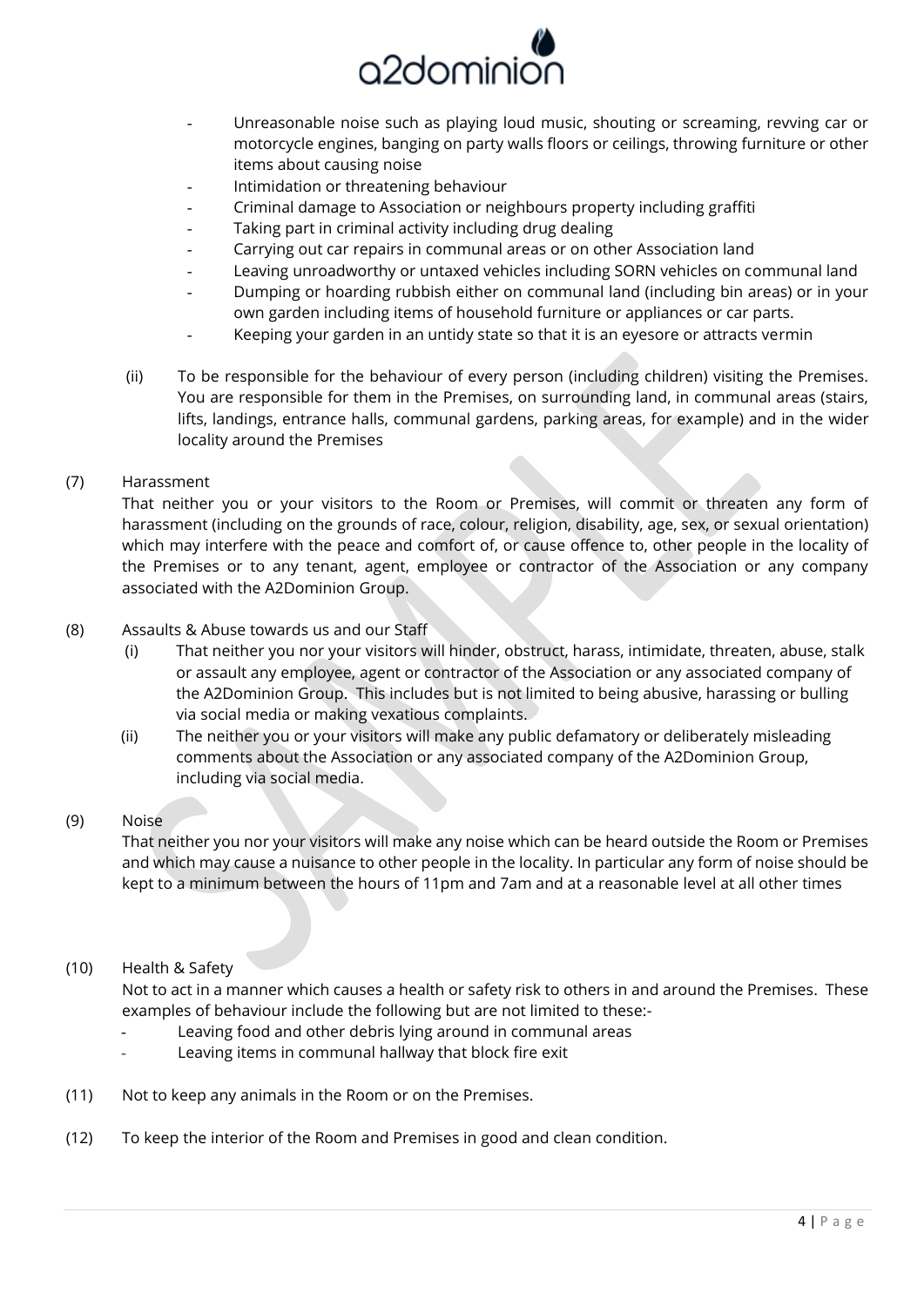

- (13) Not to service or repair a vehicle or motorcycle in a parking space, communal area or on the forecourt or approaches to the Premises. Not to keep or park any vehicle or motorcycle within or within the ring road of Oxford other than for loading or unloading purposes, or whether the vehicle or motorcycle is parked at a public car park.
- (14) Not to damage furniture, fittings, fixtures, etc., in any flat, room or communal area.
- (15) Not to use any paraffin heating, lighting or cooking appliances in the Room or on the Premises.
- (16) Not to smoke anywhere within the Room or the Premises or communal areas.
- (17) Not to allow any other persons to reside in the Room or at the Premises.
- (18) Communal Areas
	- (i) Not to store a bicycle vehicle, pram, pushchair or other item in communal areas and on balconies.
	- (ii) Not to allow motor cycles or similar machines to be stored or placed in any internal shed or store.
	- (iii) Not to obstruct corridors, staircases, balconies, lifts, fire doors or firefighting equipment
	- (iv) Not to hang laundry for drying so that it is visible from the exterior of the Premises except in the drying area provided for this purpose
	- (v) Not to throw any article from windows, landings, balconies or corridors
	- (vi) Not to install any satellite dish onto the outside of the building without the Association's written consent and to comply with any Local Authority planning policies or requirements
	- (vii) To keep clean access balconies or corridors outside the Premises
	- (viii) To share the cleaning of common areas with other residents in the building unless the cleaning is carried out by the Association or a contractor
	- (ix) To place household refuse in communal bins provided but to ensure that any large items of refuse e.g. furniture, electrical goods are not placed in the bin area. You are responsible for arranging collection of these items from the Premises at your own expense or by taking them to the local refuse site.
- (19) To give the Association vacant possession and return the keys to the Room and Premises at the end of the Tenancy, and to remove all furniture, personal possessions and rubbish belonging to the Tenant and leave the Premises and the Association's fixtures and fittings in good lettable condition and repair. The Association will be permitted to seek to recover incurred costs if the Premises, fixtures and fittings are not left in good lettable condition and repair.
- (20) Any items left in the Room and at the Premises after the termination of the tenancy will be deemed abandoned and disposed of by the Association as they see fit without liability to the Tenant for the goods. The Association will be entitled to recover from the Tenant any reasonable costs it incurs in controlling, removing, storing or disposing of such goods and the Association will be entitled to use the proceeds of disposal (if any) of the goods towards settling any arrears of Rent and other monies that are owed to the Association.
- (21) Internal Condition & care of the room and premises

(i) To keep the interior of the room and Premises in as good and clean condition as it was when let to you. At the end of the tenancy, the room and Premises must be returned in as good as state of repair and decoration as it was when let to you (fair wear and tear excepted)

(ii) To take care to protect the room and Premises from condensation, including wiping down condensation, and adequately heat and ventilate your room.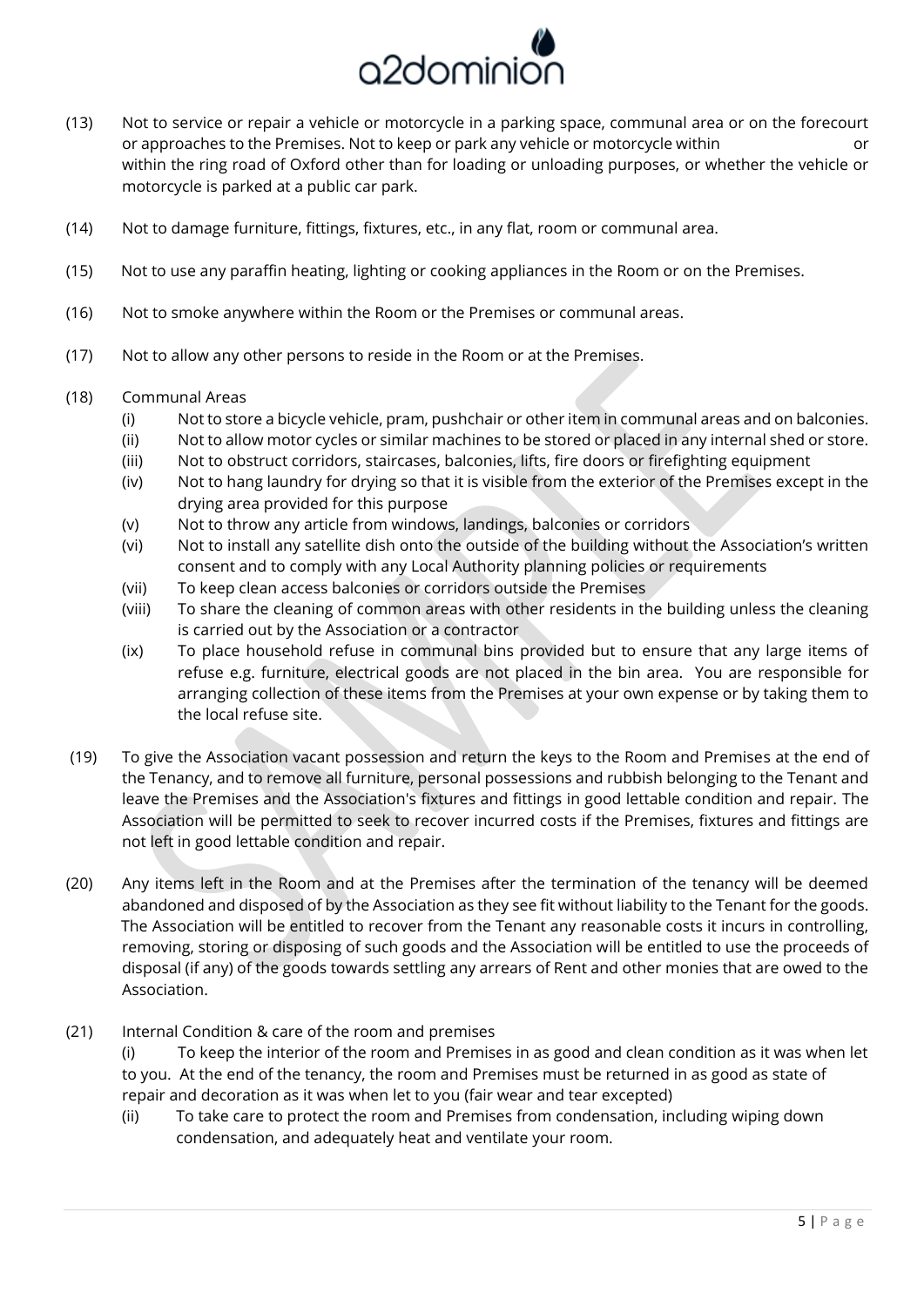

- (iii) Not to allow the interior or any part of the room or Premises to get into any state or condition that would present a health or safety risk to you, other tenants or visitors to the room or Premises. Example of which include but are not limited to:
	- Hoarding or storing of rubbish or other items such that it restricts access to any part of the room and Premises
	- Any activity or neglect that results in vermin or pests being present in the room or Premises (this included bedbugs, rats, mice, cockroaches).

If you fail to comply with this clause the Association may (but is not required to) take steps to remedy the condition of the room/premises in your default and may also, or instead apply to recover possession of the room/premises.

- (22) Not to keep/light in the Room or Premises candles, incense sticks or burners. Not to set light open fires within or on/around the Premises.
- (23) Drugs, Offences, Terrorism, Gang Membership
	- (i) That neither you or your visitors will cultivate, use, sell or supply illegal drugs in the Premises or in the locality of the Premises
	- (ii) That neither you nor your visitors will commit or take part in or collude in a criminal offence in the Premises or in the locality of the Premises
	- (i) That neither you nor your visitors will keep a firearm, or other weapon weather legal or illegal in the Premises or the communal areas.
	- (ii) That neither you or your visitors will take part in or encourage or promote any terrorist activity.
	- (iii) That neither you or your visitors will become a member of a gang or allow a member of a gang to visit the accommodation.

By 'gang' we mean the definition used in Section 34 of the Policing and Crime Act 2009 (as amended) or such subsequent definition as may replace it.

- (24) It is a term of this Tenancy that you and/or anyone acting for you have not given false information either to the Association or to the Local Authority or to the statutory agency or the organisation which nominated you to the Association, in order to get this tenancy. If you or anyone acting for you has given false information it will be a breach of this tenancy entitling us to apply to recover possession for the Premises.
- (25) To allow the Association's or contractors acting on behalf of the Association access at all reasonable hours of the day to inspect the condition of the room/premises or any installation or to carry out repairs or other works to the room/premises.

# **The Tenant's Rights**

# **4. The Tenant has the following rights:**

(1) The Tenant has the right to occupy the Room and Premises peacefully and without interruption by the Association for the duration of this Tenancy, (except for the obligation contained in this Agreement to give access to the Association's employees or contractors) so long as the Tenant complies with the terms and conditions of this Agreement and has proper respect for the rights of other tenants and neighbours.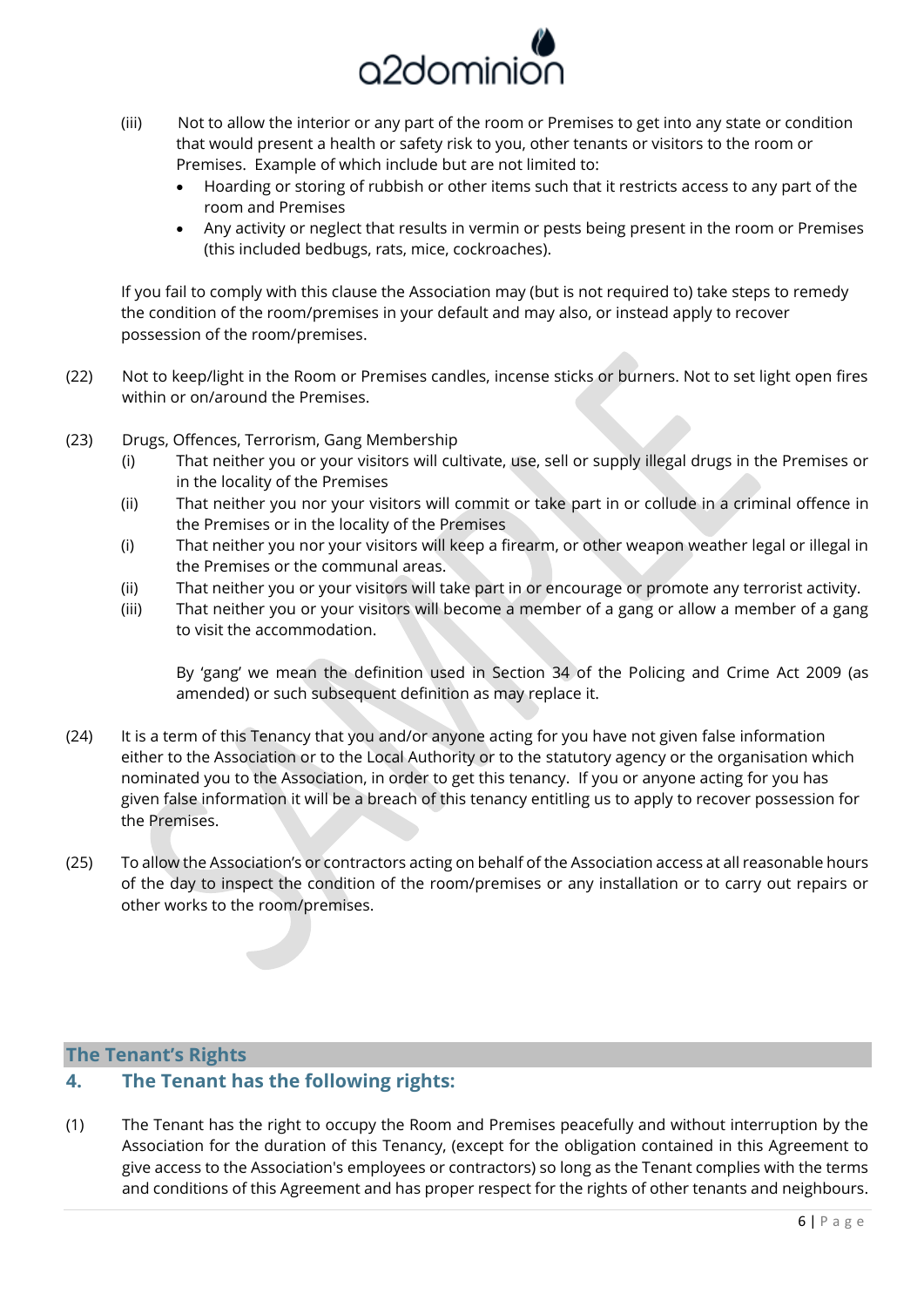

- (2) Termination of the Tenancy
	- (i) The Tenancy will expire at the end of the fixed term at which time the Tenant must vacate the Premises. As the Tenancy is for a fixed term and is not assured as it is excluded from the provisions of the Housing Act 1988 pursuant to paragraph 8 of Schedule 1 of that Act, the Association is not required to serve any form of Notice to Quit before commencing legal proceedings after the fixed term has expired. It also means that the Association can recover possession upon termination of the tenancy, (whether at expiry of the fixed term or pursuant to clause 4(2) (ii) below) but if the Tenant fails to vacate the Association must apply for a Court Order.
	- (ii) Re-entry by the landlord (forfeiture)

If at any time:

- the rent remains unpaid, wholly or in part, for 14 days after becoming due, whether formally demanded or not, or
- you do not use, or cease to use the Room and Premises as your only or principal home, or any of the other obligations in this Tenancy are not complied with then the Association may forfeit (i.e. bring to an end) the Tenancy and recover possession of the Premises. Any other rights and remedies the Association may have will remain in force.

**(NOTE: this clause does not affect any rights the tenant has under the Protection From Eviction Act 1977 – the Association cannot enter the Premises or evict you without a court having first made an order for possession)**

#### **5. By way of further rights, the Association agrees:**

- (1) The Association will consult the Tenant before making changes in matters of housing management or maintenance, which are likely to have a substantial effect on the Tenant.
- (2) The Tenant has a right to information from the Association about the terms of the Tenancy, and about the Association's repairing obligations and its policies and procedures on tenant consultation and housing management.
- (3) The Tenant has the right to use the Association's procedure for dealing with complaints raised by the Tenant on any matter arising from this tenancy. The Association shall provide details of the scheme at the beginning or during the Tenancy and inform the Tenant of any changes. If still dissatisfied after the complaints procedure has been exhausted the Tenant shall have the right to refer the matter to the Housing Association Tenant's Ombudsman Service, whose address and contact details shall be passed to the Tenant by the Association when requested.

# **Cancellation Policy**

#### **6. Tenancy cancellation:**

(1) i) If the Tenant cancels the agreement after accepting it, the Tenant remains liable for the full rent unless a replacement Tenant is found.